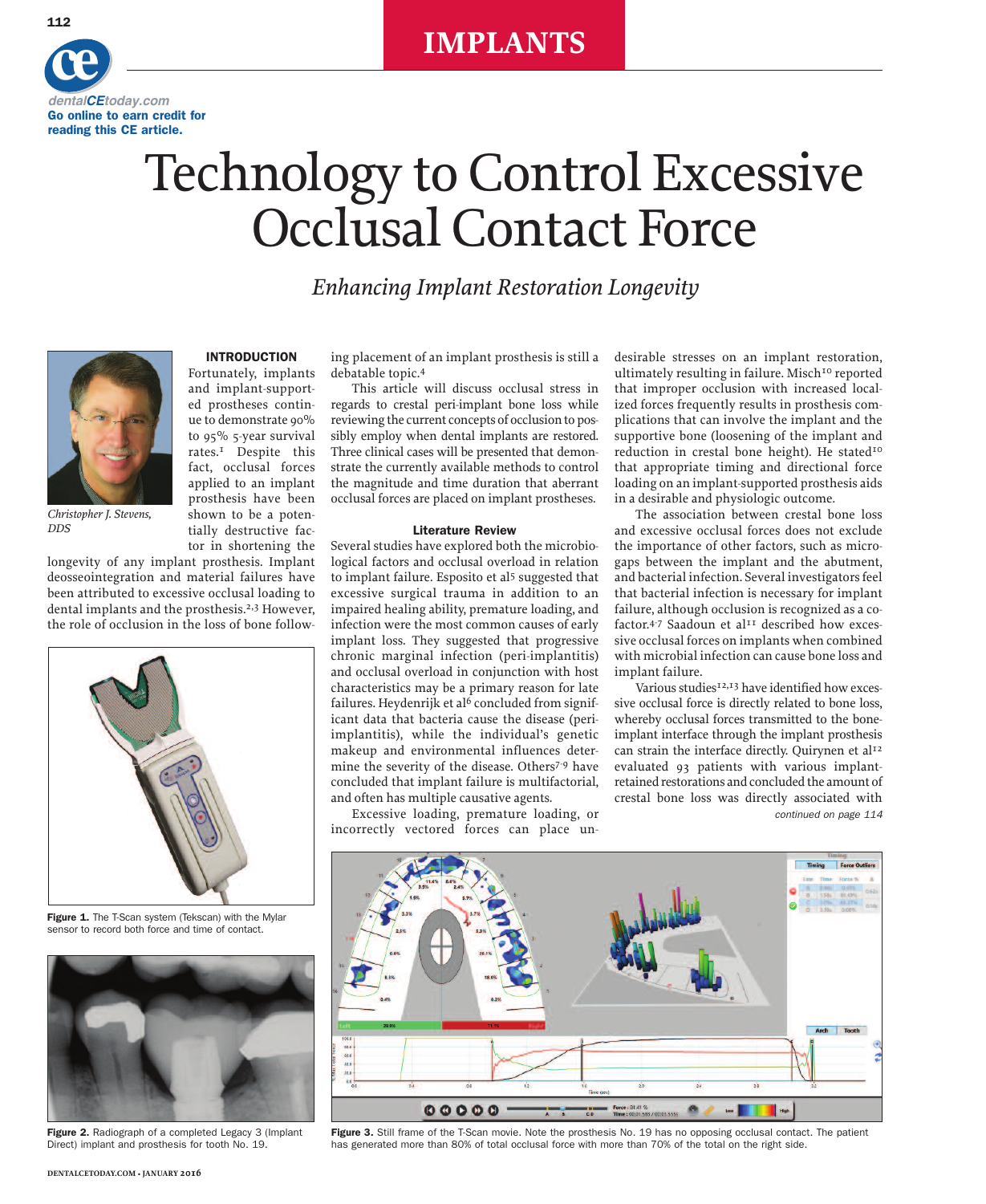

**Figure 4.** Clinical view of the prosthesis for tooth No. 19. Evidence of destruction due to occlusal stress is noted by the abractions and gingival recession.



**Figure 5.** Radiograph of the Legacy 3 implant with straight titanium abutment and prosthesis for tooth No. 19.



**Figure 6.** Still frame of the T-Scan movie. Note that at just 42% of total force application, the prosthesis is subjected to both early and high force.



**Figure 7.** Advancing the movie approximately 0.02 seconds reveals the implant is still being subjected to the high early force.



**Figure 9.** Following occlusal adjustments to the prosthesis, a new movie is recorded. Note the natural teeth anterior and posterior to the prosthesis are subjected to occlusal force earlier and greater than the prosthesis.

# Arch To ÷  $00000$

**Figure 8.** Playing the movie forward another 0.03 seconds shows the adjacent teeth have finally begun to absorb occlusal force to a similar degree as the prosthesis.



**Figure 10.** Advancing the movie 0.10 seconds shows the prosthesis is functional but with lower force application than the adjacent teeth (cradling).

#### **Technology to Control Excessive...**

*continued from page 112*

occlusal loading. In a clinical report by Leung et al, 13 implant bone loss was associated with prosthesis hyperocclusion. Following removal of the prosthesis, the bony defect resolved, and when the prosthesis was replaced with an appropriate occlusal environment, bone height remained stable throughout time. This report<sup>13</sup> described how an association exists between excessive occlusal forces and bone loss, and suggested that the bone loss may reverse when the occlusion is corrected.

An example of bone loss reversal was demonstrated by Stevens<sup>14</sup> using *time-delayed* occlusal loading. By adjusting the timing order on a distal extension implant prosthesis that was losing bone, such that the implant occlusal contacts occurred later than the adjacent natural teeth, the lost bone was regenerated. 14

#### **Occlusal Management**

When adjusting occlusion, clinicians typically have 2 tools at their disposal—articulating paper and patient feedback—both of which have significant limitations. Articulating paper marks on teeth demonstrate forensi-

cally that contact occurred, such that when (and if) ink transfer occurs, the paper shows the location of the contact. However, the marks do not tell the clinician when the contact occurred, how long the contact was present, or the contact's degree of applied occlusal force. Unfortunately, the size of the ink transfer is often misinterpreted. It has been advocated that a large contact area equals a heavy occlusal force, but it is important to emphasize that when considering the size of a contact, a large mark may in fact disperse the force better than do smaller contacts.

Patient feedback is a subjective and often unreliable method for determining occlusal balance. Because implants do not have a periodontal ligament, and therefore do not have proprioceptors and mechanoreceptors, human perception of occlusal force and contact timing is diminished. A 1995 study by Hämmerle et al<sup>15</sup> indicated that a patient's perception of occlusal contact force on an implantsupported prosthesis is one eighth as reliable than when perceiving forces on natural teeth.

The proper occlusal adjustment of implant prostheses is complicated when there is a mixed implant-natural tooth occlusal scheme. Without *continued on page 116*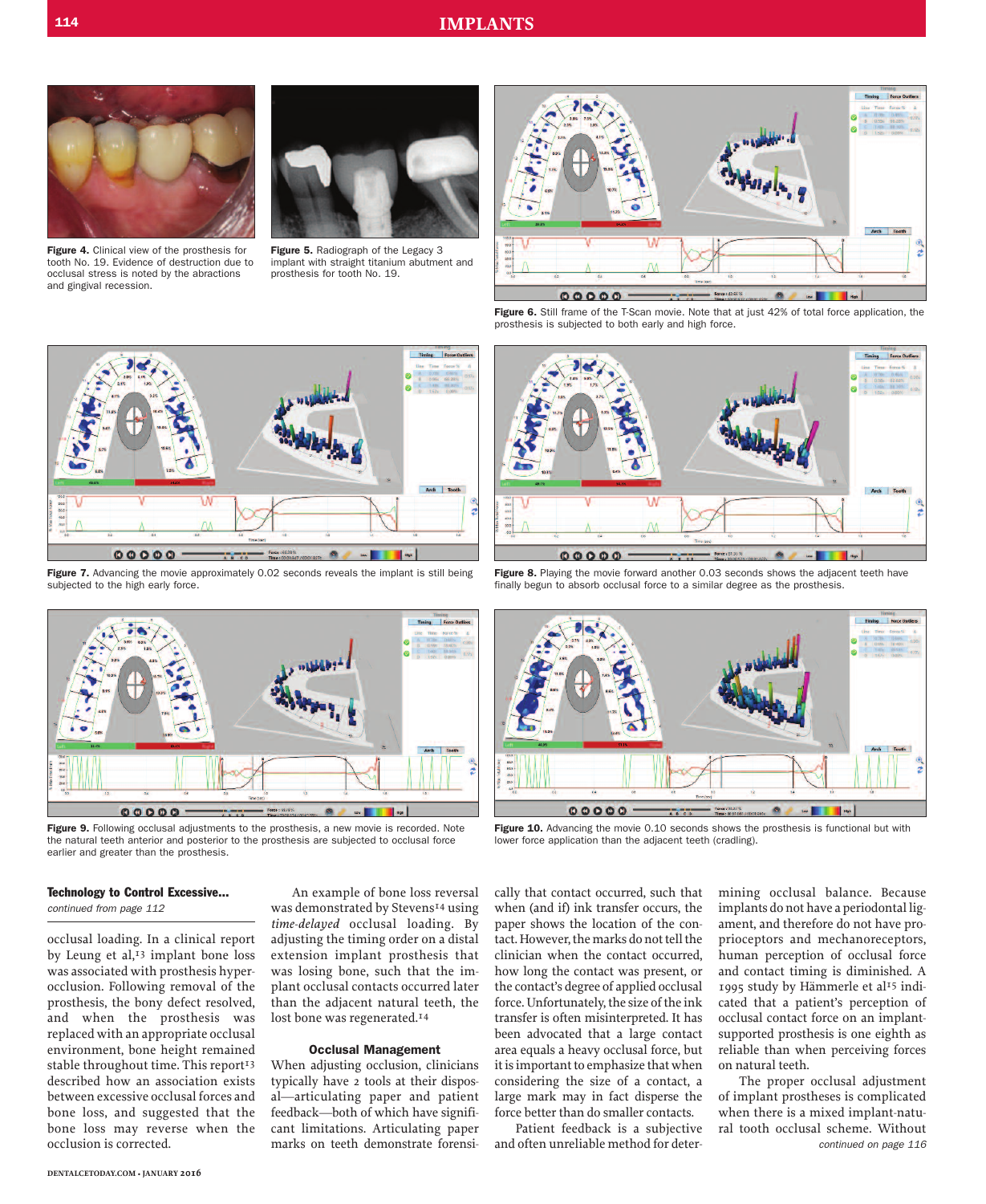#### **116 IMPLANTS**

#### *continued from page 114* **Technology to Control Excessive...**

periodontal ligament fibers, implants demonstrate minimal depressability in the alveolar bone when compared to a healthy tooth that experiences far more vertical depression. Parfitt<sup>16</sup> found that nonmobile posterior teeth depress approximately 28 µm vertically, and can move 56 to 75 µm laterally. In contrast, Sekine et al<sup>17</sup> found that well-integrated endosteal implants depress vertically 5 µm, and move laterally 12 to 66 µm.

Since the implant-retained prosthesis moves less than natural teeth, simultaneous occlusal loading of natural teeth and an implant prosthesis within the same quadrant may result in the implant prosthesis bearing more of the occlusal load than the more depressible natural teeth. This loadbearing difference has led Misch and Bides<sup>18</sup> and Kim et al<sup>19</sup> to both suggest nology to the occlusal contact pattern (T-Scanversion8 [Tekscan]).TheT-Scan sensor (Figure  $_1$ ) is nominally 90  $\mu$ m thick and contains approximately 1,750 sensels of 0.05mm2 insize,which are surrounded by conductive ink that together can discern 256 differing levels of applied occlusal force. 23-28 The recording handle scans the sensels and digitizes their voltage outputs at a rate of 100 to 300 frames/second. This allows measurement of not only the relative force at each contact point within the arch, but also the onset and duration of each contact, with 0.10- to 0.03-second resolution. Consequently, T-Scan recordings provide the restorative dentist with a precise means of determining the time order of the relative contact forces as they evolve sequentially on an implant prosthesis and the surrounding natural teeth. The data can be stored on a computer's hard drive for subsequent analysis in a video format referred to as a "movie."

*The...occlusal adjustment of implant prostheses is complicated when there is a mixed implant-natural tooth occlusal scheme.*

implants and teeth be kept independent of one another, with the implants placed into hypo-occlusion. Additionally, Hämmerle et al<sup>15</sup> reported the patient may not be able to recognize that increased force can be placed on an implant prosthesis. When neither the clinician nor the patient recognizes excessive occlusal forces on implant restorations, the degree of osseointegration, the crestal bone height stability, and the long-term prosthesis success can all be impacted.

In an effort to prevent excessive forces from being applied to an implant prosthesis, Kerstein<sup>20,21</sup> and Kirveskari<sup>22</sup> proposed that a quantifiable time (and force) delay be implemented occlusally, to allow the natural teeth to occlude in advance of the implant prosthesis. The natural teeth would then undergo depression into the periodontal ligament prior to the time occlusal loading on the implant prosthesis would initiate. 20-22 With this occlusal scheme, the applied force would then be absorbed by both the natural teeth and the implant prosthesis. However, it is important that the time delay be short enough so that the implant prosthesis is actually functional, rather than become a highly refined, aesthetic space maintainer.<sup>21,22</sup>

Achieving a quantifiable time delay requires employing occlusal force and timing measurement tech-

#### **CASE REPORTS Case 1**

The first case demonstrates the high potential of creating a "no-occlusion" scheme when clinicians attempt to create hypo-occlusion as described by Misch and Bides<sup>18</sup> and Kim et al.<sup>19</sup> This patient presented with an endodontically treated tooth No. 19 that experienced a subsequent root fracture. The tooth was extracted, and following appropriate healing, the No. 19 site was implanted with a 5.2 mm diameter, 11.5-mm length Legacy 3 (Implant Direct) implant. The cover screw and 2-mm extender included with the Legacy 3 implant were utilized as the healing abutment during integration, after which prosthetic impressions were completed and an abutment and restoration were seated (Figure 2).

A single T-Scan movie frame is shown in Figure 3, where the desktop's left side is a representation of the maxillary arch, known as the 2-D Force-View, which displays all the relative forces applied to the teeth and the implant prosthesis, with blue representing low relative force and red/pink representing high relative force. The desktop's right side shows the same color-coded data in a 3-D columnar view. This data then can be interpreted and applied to either the maxillary or mandibular teeth/prostheses to make



the implant prosthesis is in the terminal position, making cradling impossible.



**Figure 12.** Radiograph of 5.2-mm diameter, 10-mm Legacy 3 implant and prosthesis for tooth No. 3.



**Figure 13.** Still frame of the T-Scan movie. Note the teeth anterior to the implant prosthesis begin to absorb the occlusal force before the implant prosthesis.



**Figure 14.** Advancing the movie 0.02 seconds shows an increase in force but in a "stepped" fashion with the implant still being subjected to low force.



**Figure 15.** Advancing the movie 0.10 seconds further shows that the force continues to be greater on the natural teeth but the implant is indeed functional. The stepped appearance of force application is evident.

measured occlusal force corrections. Note the right side of the arch demonstrates 71% of total force with only 29% on the left side, whereas 50% right/50% left is desirable. The low total left side force results from the